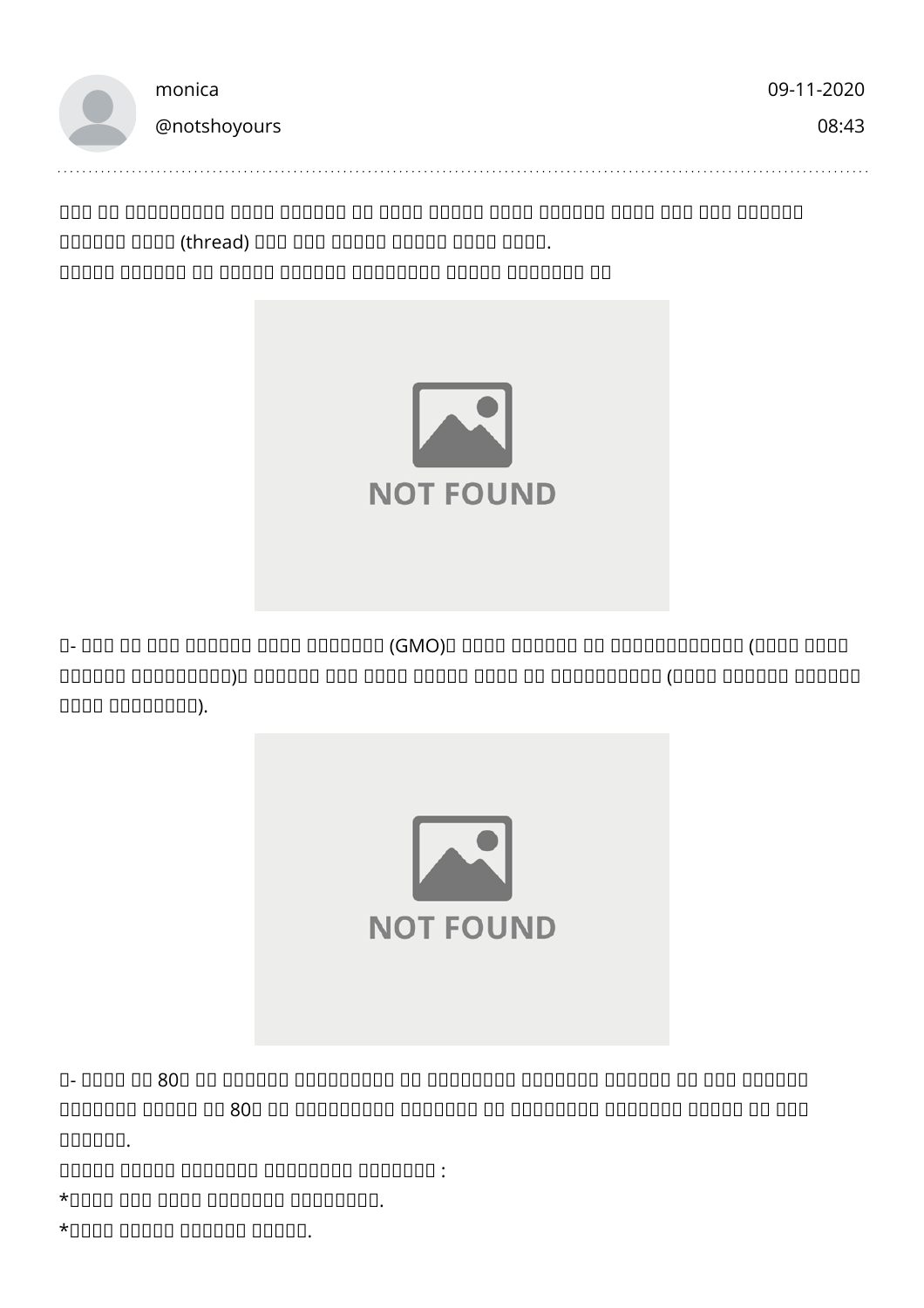$000000$ 

\*0000 00000 00000000.

 $\star$ nnnn nnnnnn

an ang anggo agang pagan agang ng agangan pagangan agangang agan anggon nnnnn nnnnn nnnnnnn.

000000 0000000.

0000000 000000.

anna annan an annanan ann annana anna anna.

000000.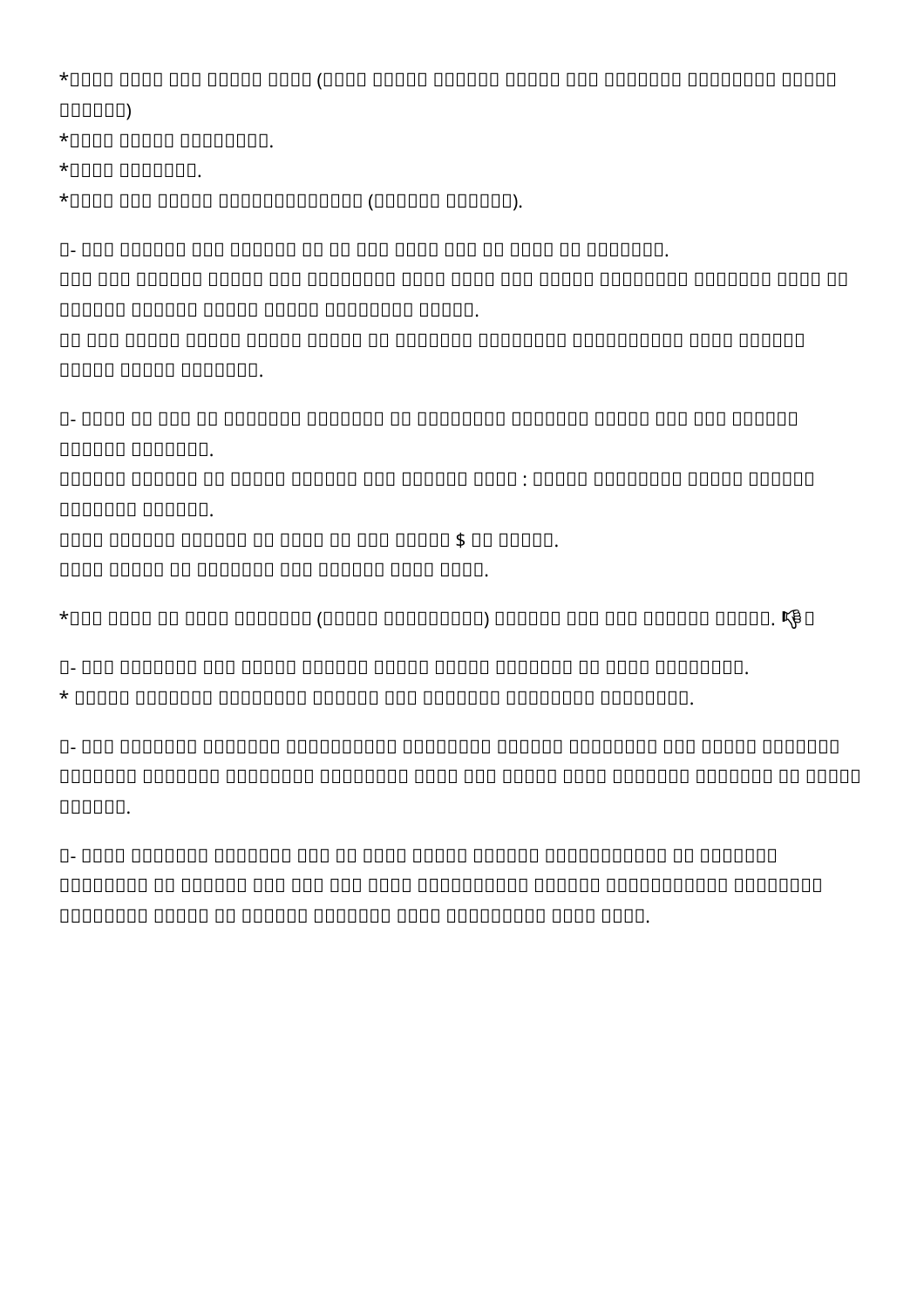

0000000 00000000.

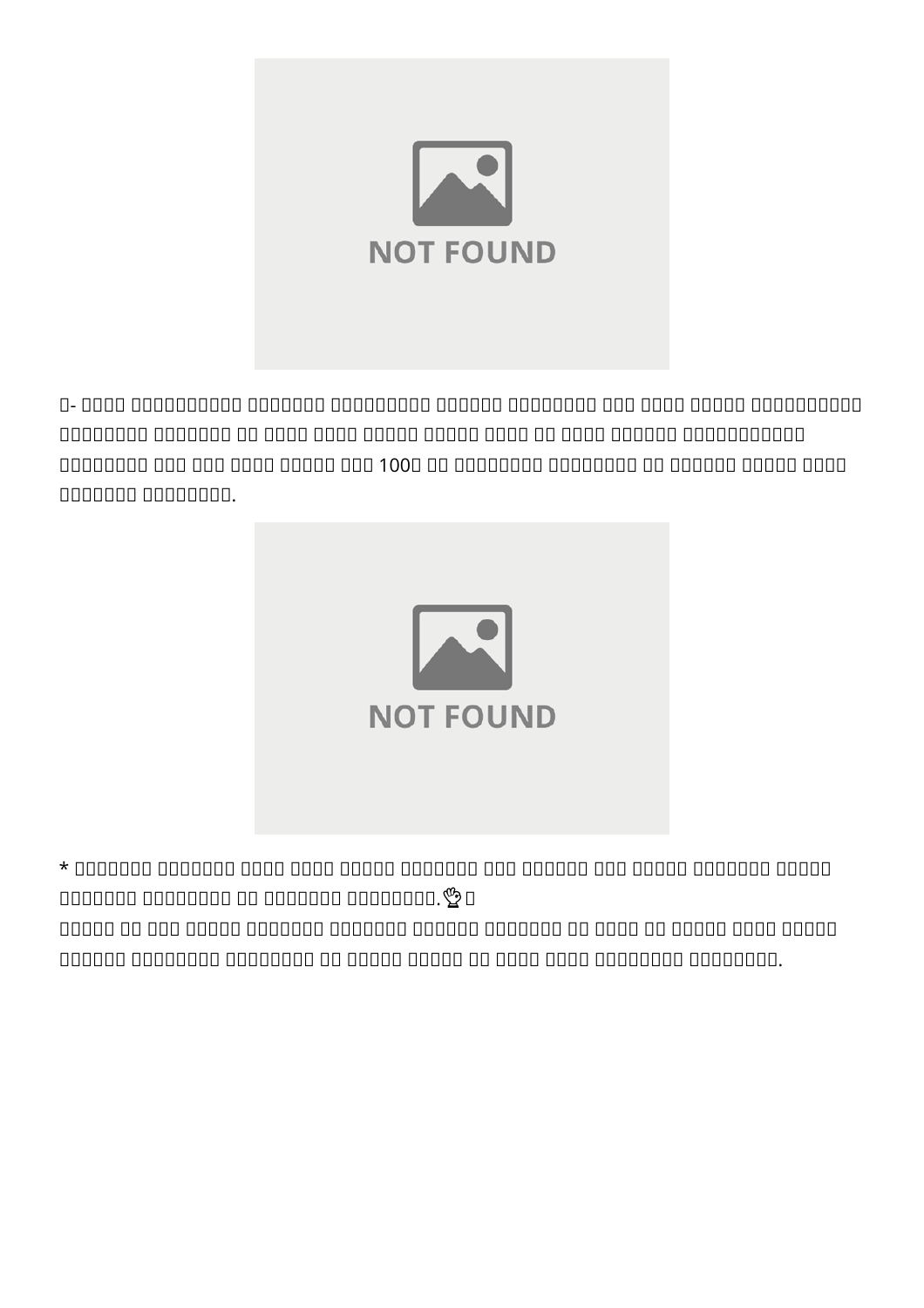

nnnn nnnn nn nnnnnn nnnnnnn :

nnnnnnn.

0- 0000 00000 000000000.

ang agaan pagagaan agaa agaa aga agagaa aga agagaa agagaa :

- -Philodendron
- -Spider Plants
- -Bamboo plant
- -Corn Plant
- -English Ivy
- -Bromeliads
- -Chrysanthemum
- -Golden Pothos

00000000 00000 00 000000.

n- nana anana nananan nananan na nananan nananan nanan.

<u>nnnnnn nnnnnnn nnnnn nnnn nnnnnnnn. nn</u>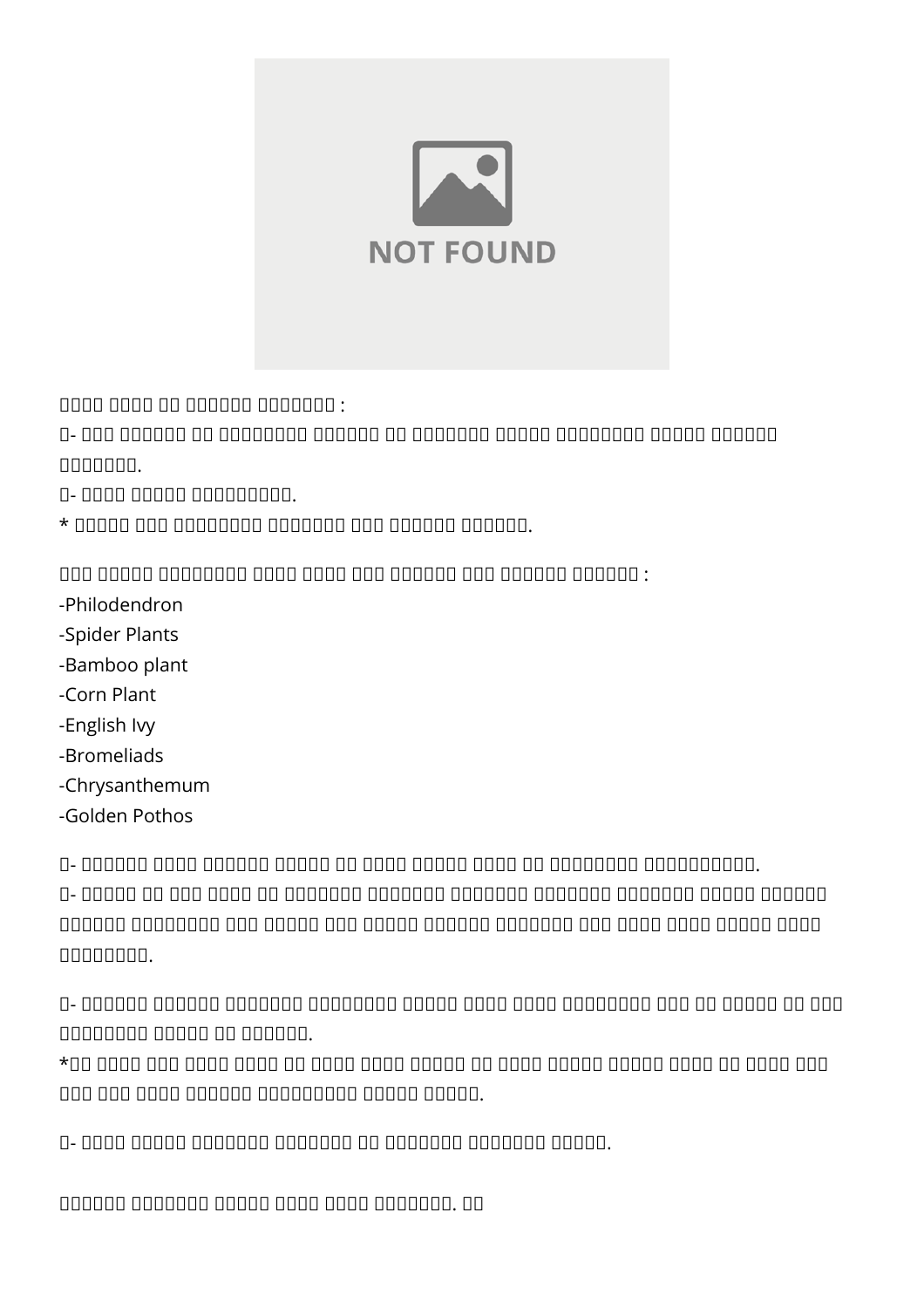-00000 000 0000 00000 00 0000000 000000. -DOOD DOOD DOOD.



 $-0000000000$ 

 $\Box \Box \Box \Box$ 

ס שים המספט מספר המספט מספס מספט מספט מספט מספט מספ

tonana ana any any amin'ny taona ao amin'ny faritr'i Normandie, ao amin'ny faritr'i Normandie, ao amin'ny fari anao anaona ao anaonana anaona anao anaona anaonana anaonana anaona anaona 

 $DDD:$ 

(0000000) 0000000 0000 00000 000.

to cool and a cool and a cool and and a cool and a cool and a cool and a cool and a cool to the start. A nnnnnn nn nnn nnnn nnnn.

 $\Box$  $\Box$  $\Box$  $\Box$  $\Box$ ).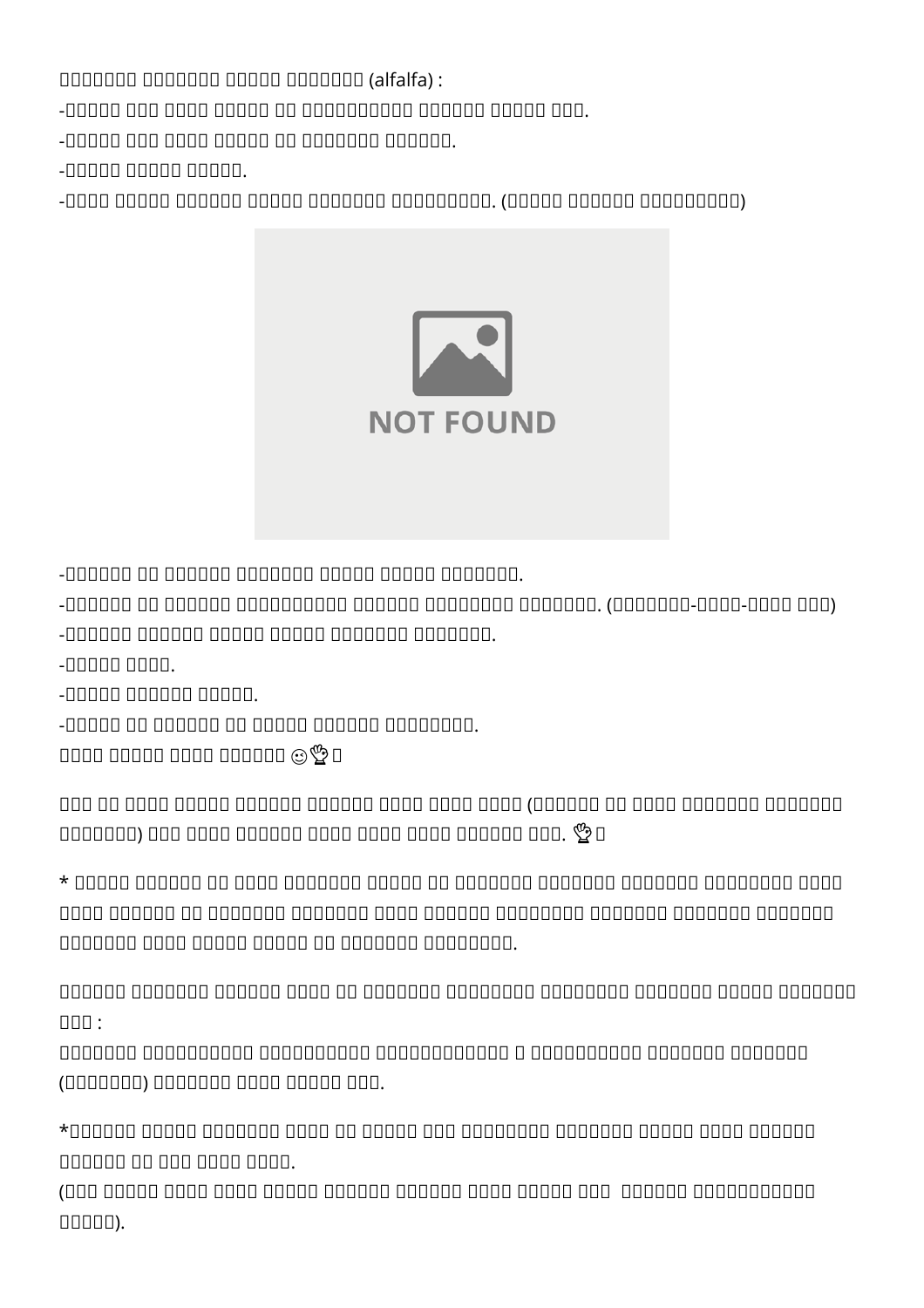000000000000000 00000 000



- 
- 
- 
- 
- $-00000000000.$



 $-000000000000.$ 

 $-00000000$ 

 $-$  0000  $+$  00000 00000 00000000.

00000 000 00000 0000000 :

- 0- 0000 00000 00000000.
- 0- 000000 0000000.
- 0- 000 00000.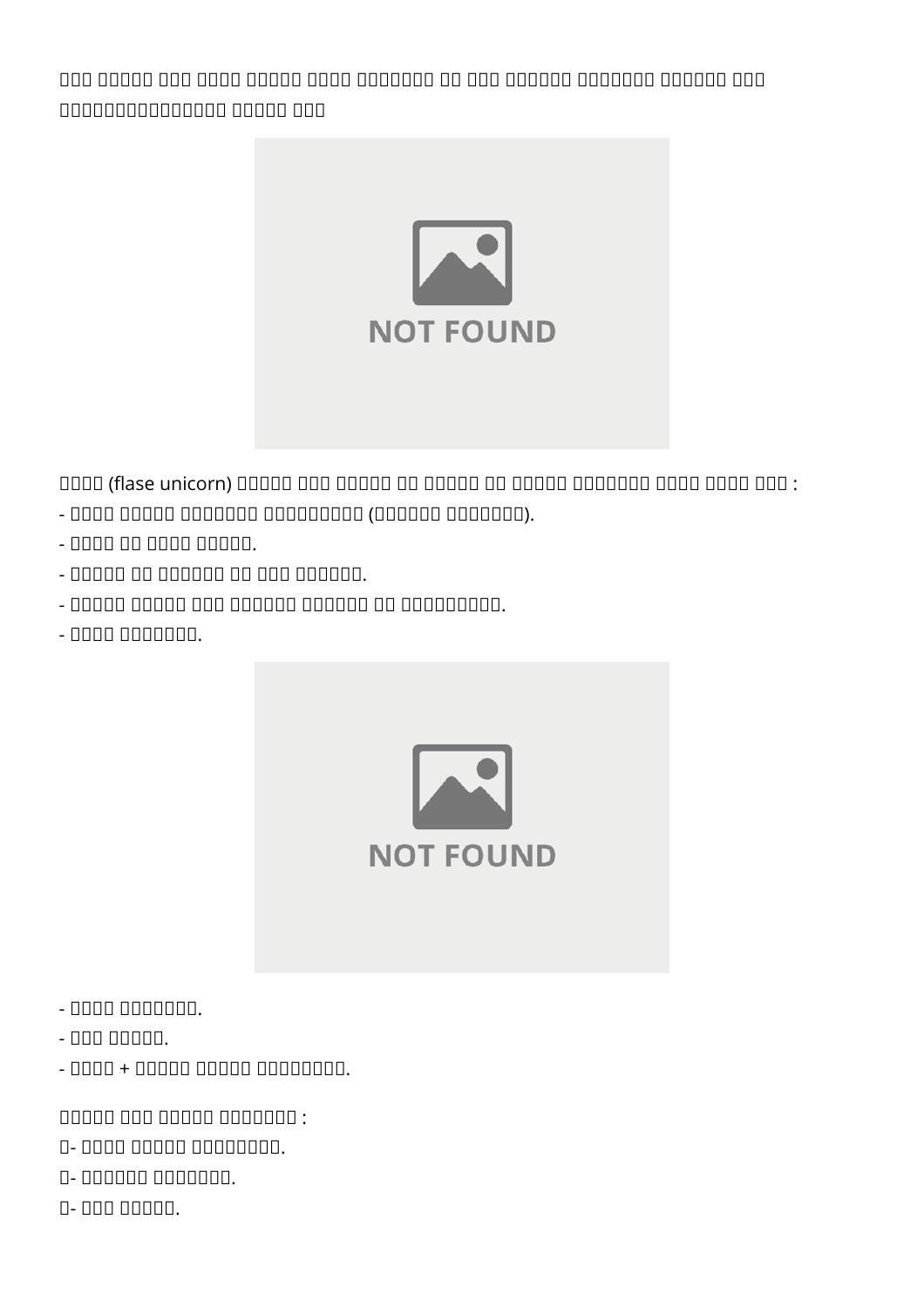0- 0000 0000000.

- 0- 0000 0000.
- 0- 000000 00 00000 0000000.
- n- nn nnnnnnnnn nnnnnnnn.
- 
- n-nnnnnnnn.
- 00-0000 00000.
- 00-000 000000.
- 00- 00000000 00000.
- 00-00000 00 0000000.
- 00-00000 00000.
- 00- 000 000000 000000.
- 00-0000 000000.
- 00- 000000 000000 000 000000.
- 

0000000 0000000 000000 00000 000000 000 00  $*$ 0.

 $\overline{a}$  and an about a contract  $\overline{a}$  and  $\overline{a}$  and a contract  $\overline{a}$  and a contract  $\overline{a}$  and  $\overline{a}$  and  $\overline{a}$  and  $\overline{a}$  and  $\overline{a}$  and  $\overline{a}$  and  $\overline{a}$  and  $\overline{a}$  and  $\overline{a}$  and  $\overline{a}$  a



 $((1000 00000 00 000000)))$ 

 $\star$  00000 0000000 000 00000 00000 0000000  $\cdot$ n-nanna nanna nan nanna nann na nanna. 0-00000 00000 000 00000 0000.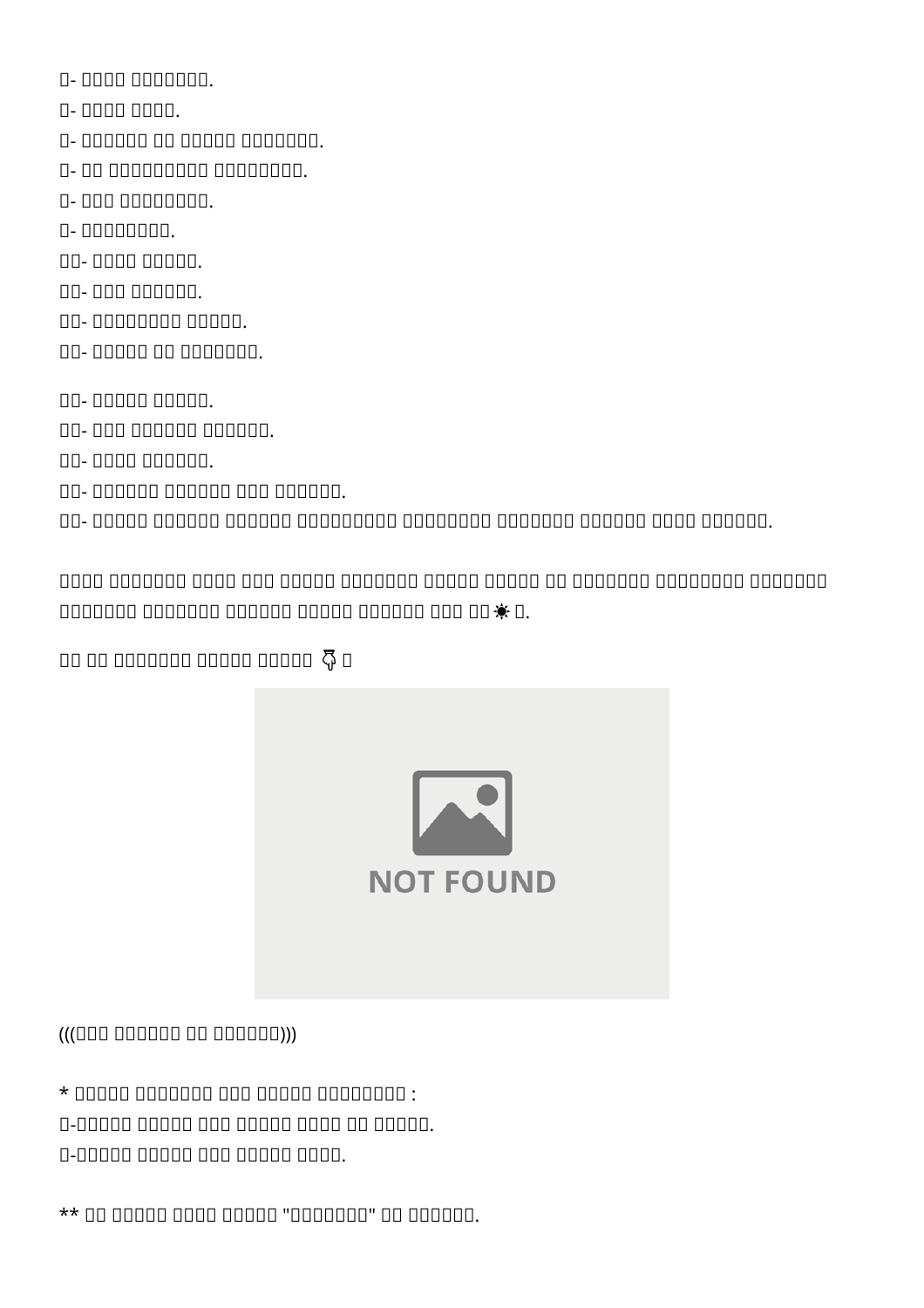0000000.

annang ang angga nagan ang anggang ang

**NOOOO.** 

androna androna anda ang ang ang anggan anggang anggang anggang anggang anggan-00000000000 000000000 00000000000).

annan ann annan ann ann annan a

ang agaa agaagaa agaagaa gagagaa gagagaa gagagagaa gagagaa gagagaa.

and and an and an adoption of a concept and an annual and an and an and an and an annual and an an a andadaa aadaa aada aadaadadaa aadaa aada aadaa aada aadaa aada aada aada aada aada aada aada aada aada aada aa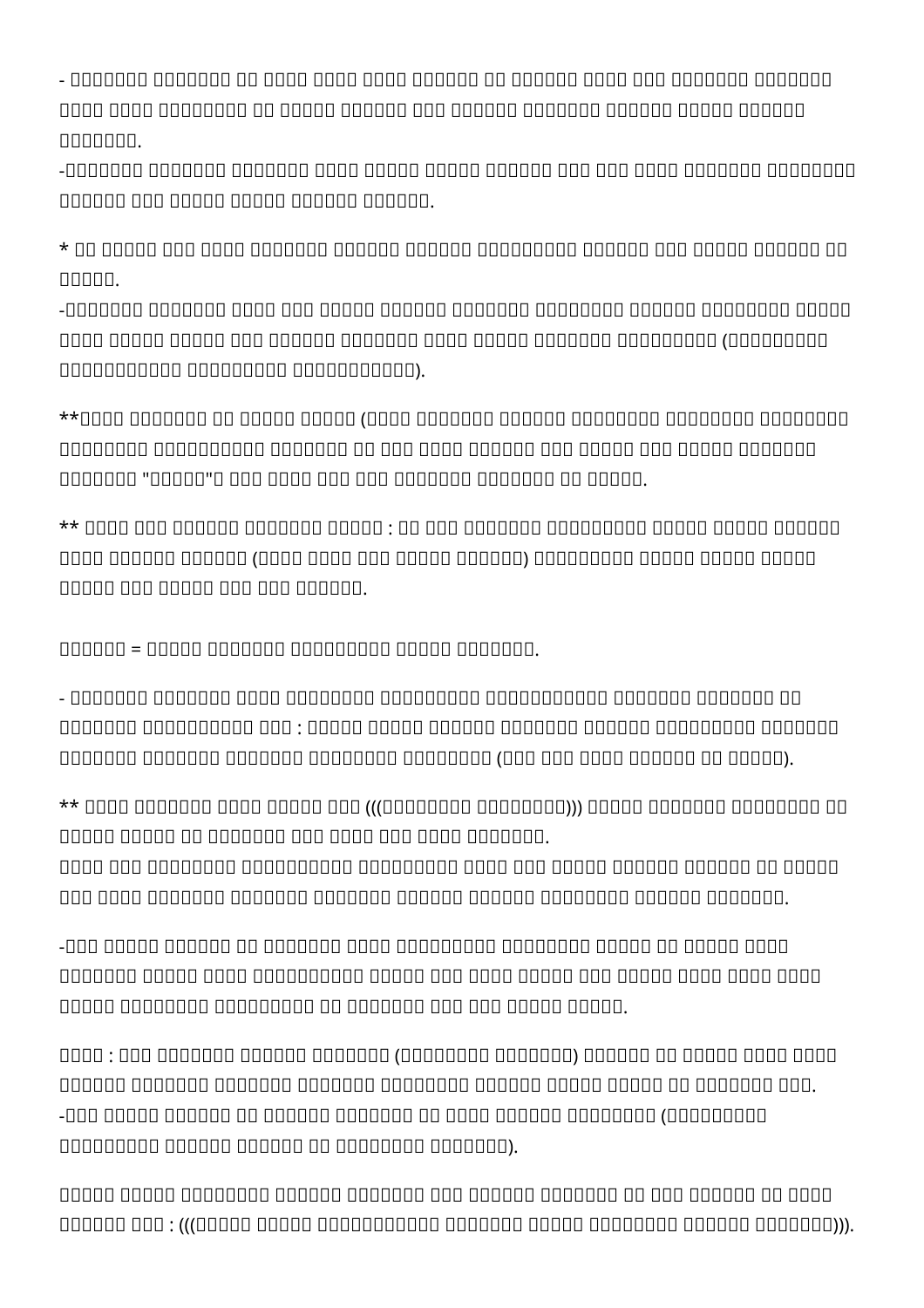0000000.

anggaga agaan agaana agaanaa agaanaa agaanaa agaa agaan agaana agaanaa ay aan ay aan ay aan ay aan ay aan ay a nnnnnnnnnn nnnnn.

 $\Box \Box \Box \Box \Box \Box \; :$ 

- 
- 0000 0000000 0000000 0000000 00 00000.
- $-00000000000000$
- 00000 000 00000 (0000 000000 000000 000).
- 0000 0000000000 (00000000 0000000..000).
- 00000 00 000000 00 0000000 (00000).

annonana ana ana anana ananana anananan.

angoo agaagaa agaa agaaga ag gagaaga aga gagaa aga gaga aga gagaa aga aga